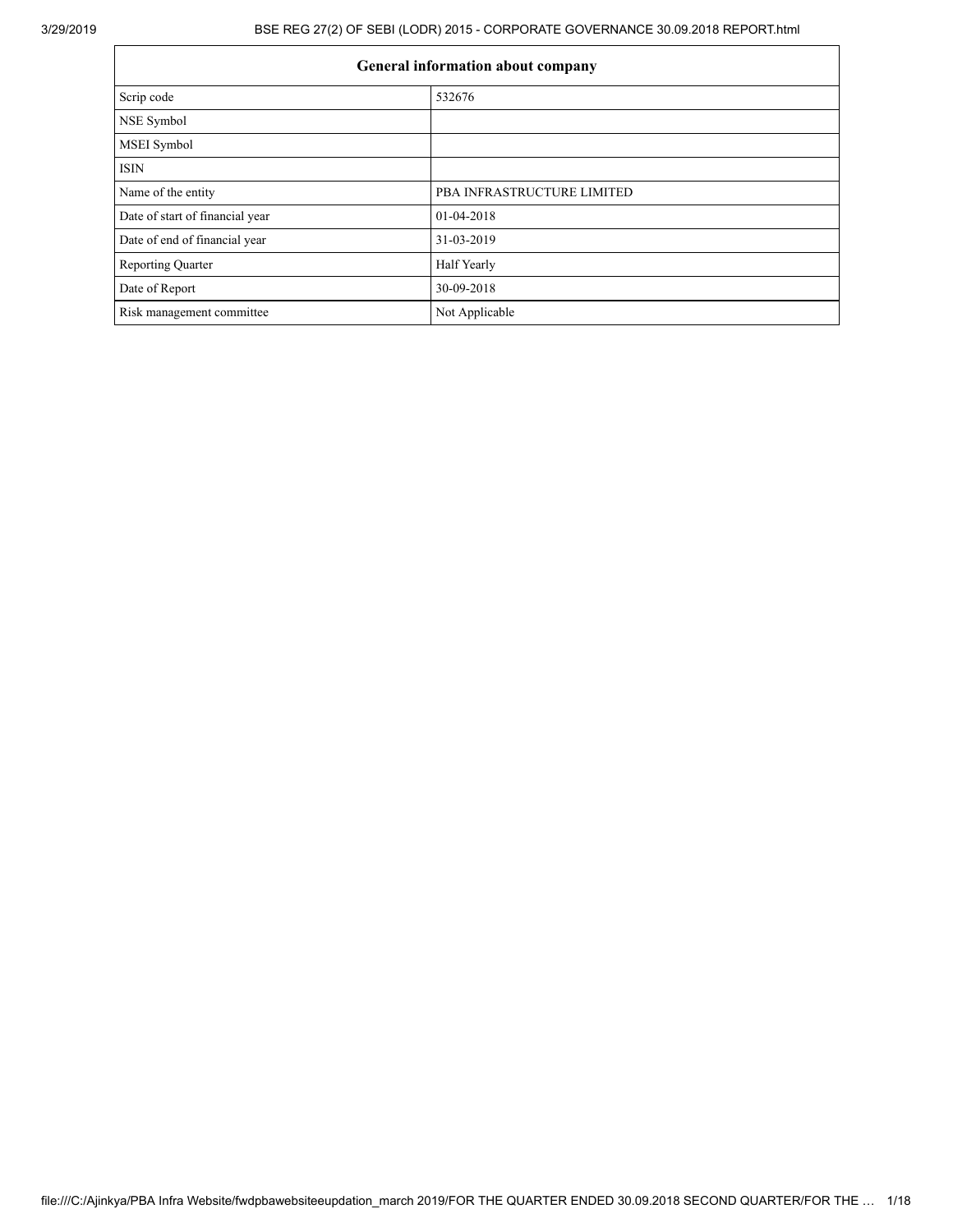Ē

|    | <b>Annexure I</b>                                              |                                                      |            |            |                                                |                                                                                      |                            |                                                  |                      |                                            |                                                                                                                                                    |                                                                                                                                                                          |                                                                                                                                                                                                            |                                      |                                      |
|----|----------------------------------------------------------------|------------------------------------------------------|------------|------------|------------------------------------------------|--------------------------------------------------------------------------------------|----------------------------|--------------------------------------------------|----------------------|--------------------------------------------|----------------------------------------------------------------------------------------------------------------------------------------------------|--------------------------------------------------------------------------------------------------------------------------------------------------------------------------|------------------------------------------------------------------------------------------------------------------------------------------------------------------------------------------------------------|--------------------------------------|--------------------------------------|
|    | Annexure I to be submitted by listed entity on quarterly basis |                                                      |            |            |                                                |                                                                                      |                            |                                                  |                      |                                            |                                                                                                                                                    |                                                                                                                                                                          |                                                                                                                                                                                                            |                                      |                                      |
|    |                                                                |                                                      |            |            |                                                |                                                                                      |                            | I. Composition of Board of Directors             |                      |                                            |                                                                                                                                                    |                                                                                                                                                                          |                                                                                                                                                                                                            |                                      |                                      |
|    |                                                                |                                                      |            |            |                                                | Disclosure of notes on composition of board of directors explanatory                 |                            |                                                  |                      |                                            |                                                                                                                                                    |                                                                                                                                                                          |                                                                                                                                                                                                            |                                      |                                      |
|    |                                                                |                                                      |            |            |                                                | Is there any change in information of board of directors compare to previous quarter |                            |                                                  |                      |                                            |                                                                                                                                                    | Yes                                                                                                                                                                      |                                                                                                                                                                                                            |                                      |                                      |
| Sr | Title<br>(Mr)<br>Ms)                                           | Name of the<br>Director                              | PAN        | <b>DIN</b> | Category 1<br>of directors                     | Category 2<br>of directors                                                           | Category 3<br>of directors | Date of<br>appointment<br>in the<br>current term | Date of<br>cessation | Tenure<br>of<br>director<br>(in<br>months) | No of<br>Directorship<br>in listed<br>entities<br>including<br>this listed<br>entity (Refer<br>Regulation<br>$25(1)$ of<br>Listing<br>Regulations) | Number of<br>memberships<br>in Audit/<br>Stakeholder<br>Committee(s)<br>including this<br>listed entity<br>(Refer<br>Regulation<br>$26(1)$ of<br>Listing<br>Regulations) | No of post<br>of<br>Chairperson<br>in Audit/<br>Stakeholder<br>Committee<br>held in listed<br>entities<br>including<br>this listed<br>entity (Refer<br>Regulation<br>$26(1)$ of<br>Listing<br>Regulations) | Notes for<br>not<br>providing<br>PAN | Notes for<br>not<br>providing<br>DIN |
| 1  | Mr                                                             | <b>ANIL</b><br><b>RAMAKANT</b><br><b>PARVATKAR</b>   | ADEPP8324P | 06474258   | Non-<br>Executive -<br>Independent<br>Director | Chairperson                                                                          | Shareholder<br>Director    | 30-05-2018                                       |                      | 60                                         |                                                                                                                                                    | 3                                                                                                                                                                        | 3                                                                                                                                                                                                          |                                      |                                      |
| 2  | Mr                                                             | <b>RAMLAL</b><br><b>ROSHANLAL</b><br><b>WADHAWAN</b> | AAAPW1851F | 02395693   | Executive<br>Director                          | Not<br>Applicable                                                                    | MD                         | 15-05-2018                                       |                      |                                            |                                                                                                                                                    |                                                                                                                                                                          | $\boldsymbol{0}$                                                                                                                                                                                           |                                      |                                      |
| 3  | Mr                                                             | <b>NARAIN</b><br>PIRIMAL<br><b>BELANI</b>            | AEUPB0922J | 02395693   | Executive<br>Director                          | Not<br>Applicable                                                                    |                            | 15-05-2018                                       |                      |                                            |                                                                                                                                                    | $\overline{2}$                                                                                                                                                           | $\boldsymbol{0}$                                                                                                                                                                                           |                                      |                                      |
| 4  | Mrs                                                            | <b>SUJATA</b><br>DHANANJAY<br><b>ATHAVALE</b>        | AHQPA0822M | 07601500   | Executive<br>Director                          | Not<br>Applicable                                                                    |                            | 13-08-2016                                       |                      |                                            |                                                                                                                                                    | 3                                                                                                                                                                        | $\bf{0}$                                                                                                                                                                                                   |                                      |                                      |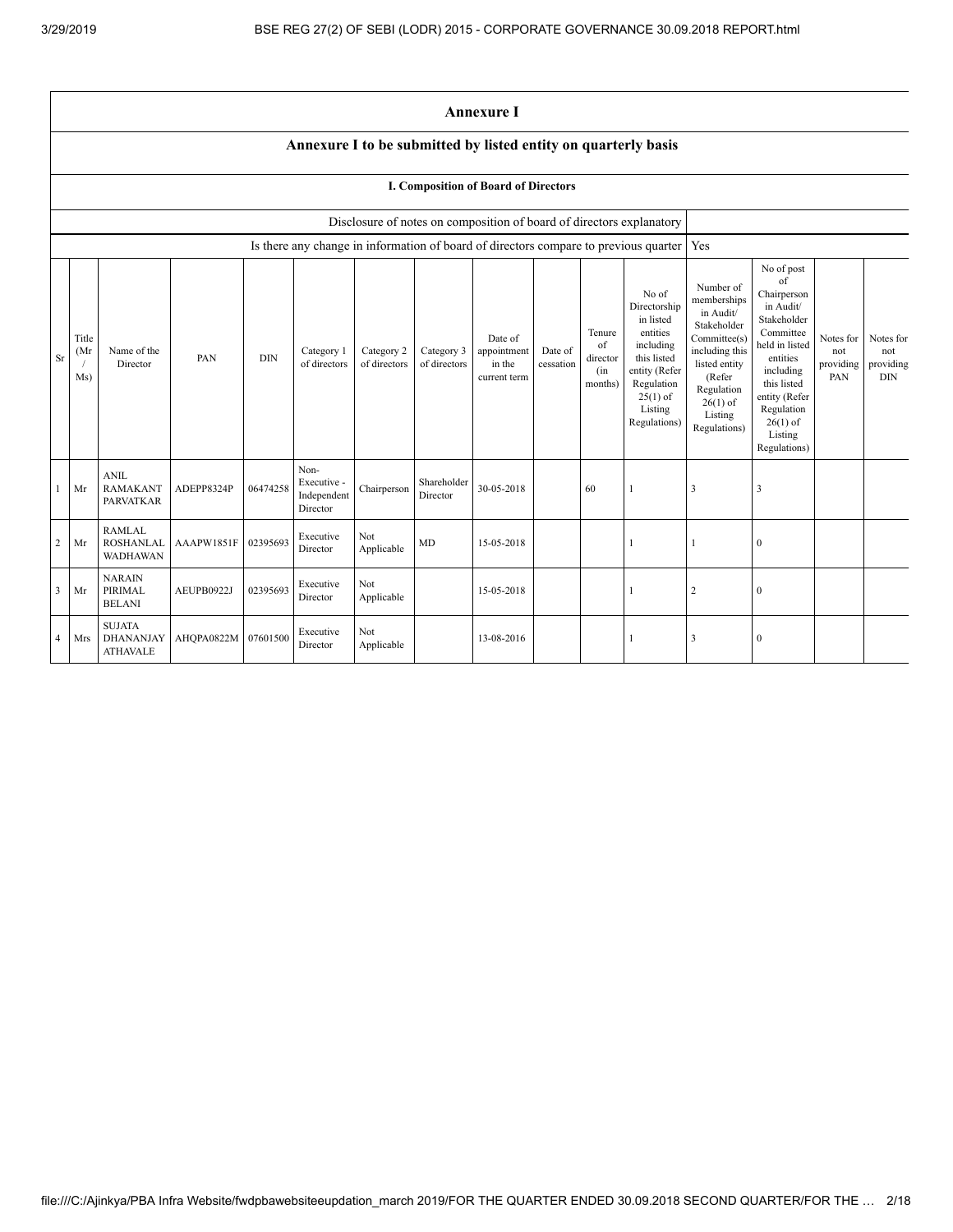| Annexure 1                                                                         |  |
|------------------------------------------------------------------------------------|--|
| <b>II. Composition of Committees</b>                                               |  |
| Disclosure of notes on composition of committees explanatory                       |  |
| Is there any change in information of committees compare to previous quarter   Yes |  |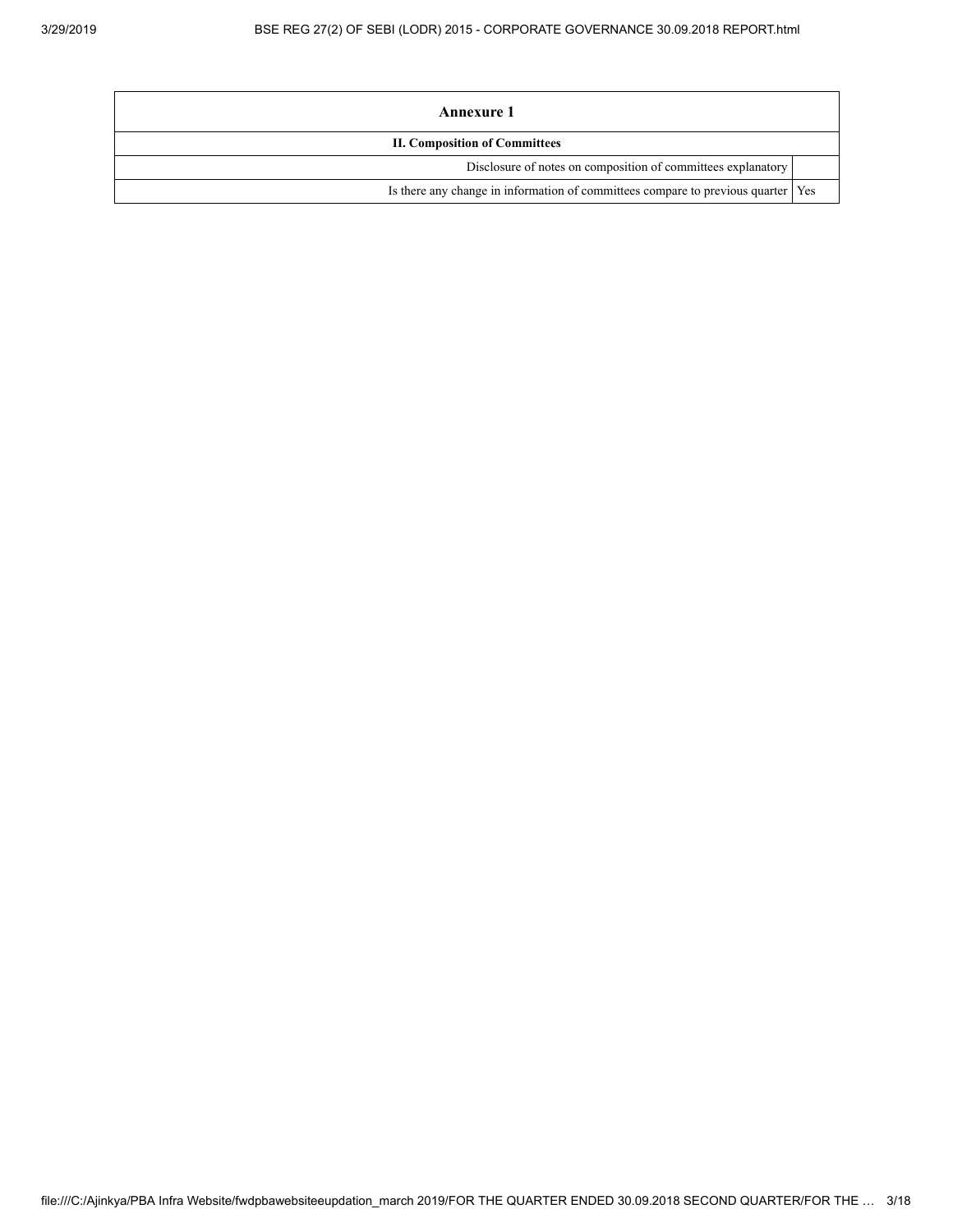|    | <b>Audit Committee Details</b> |                           |                                      |                         |         |  |  |  |  |  |
|----|--------------------------------|---------------------------|--------------------------------------|-------------------------|---------|--|--|--|--|--|
| Sr | DIN Number                     | Name of Committee members | Category 1 of directors              | Category 2 of directors | Remarks |  |  |  |  |  |
|    | 06474258                       | ANIL RAMAKANT PARVATKAR   | Non-Executive - Independent Director | Chairperson             |         |  |  |  |  |  |
|    | 02395693                       | NARAIN PIRIMAL BELANI     | <b>Executive Director</b>            | Member                  |         |  |  |  |  |  |
|    | 07601500                       | SUJATA DHANANJAY ATHAVALE | <b>Executive Director</b>            | Member                  |         |  |  |  |  |  |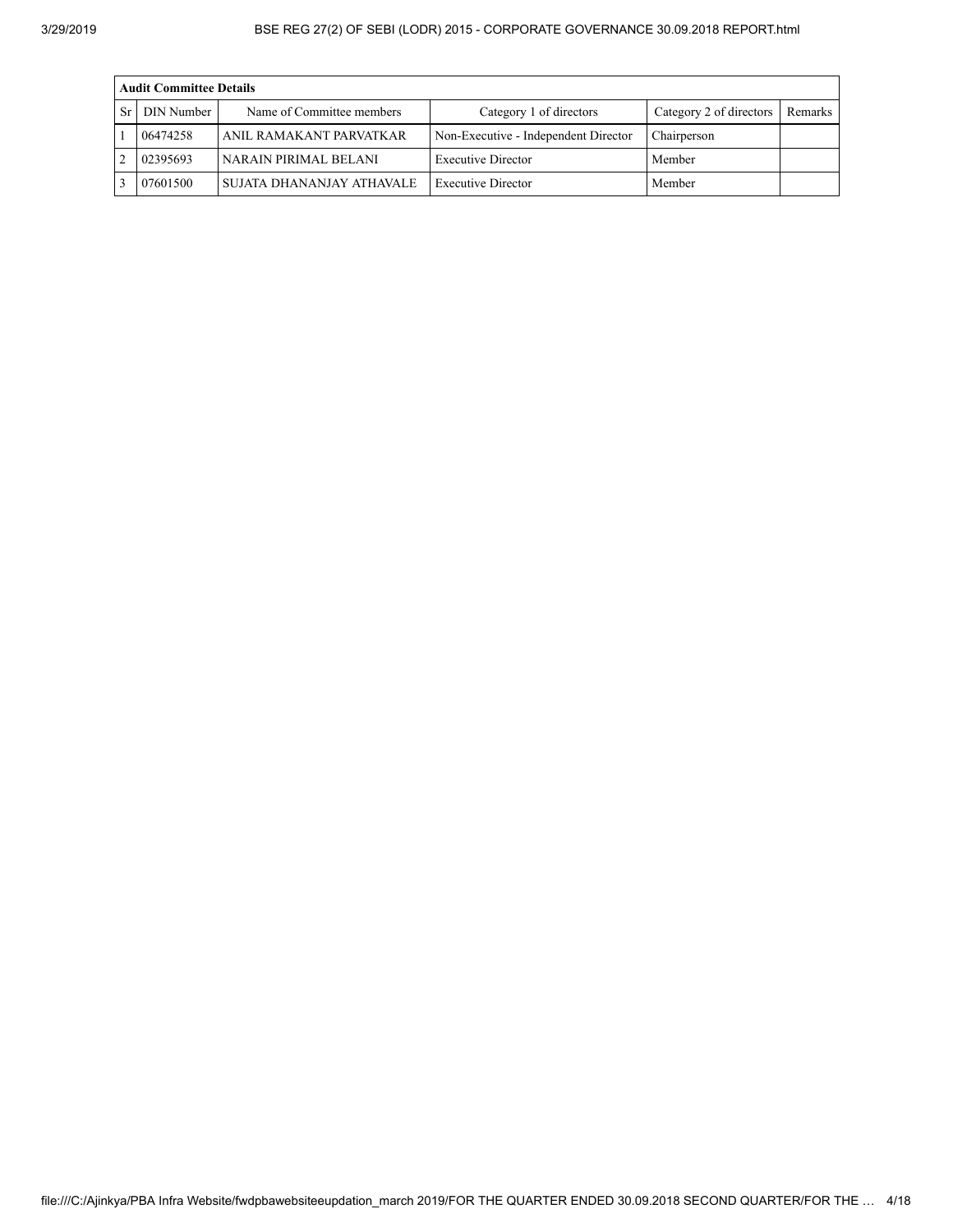| Nomination and remuneration committee |                                                |                                                        |                                   |  |  |  |  |  |  |
|---------------------------------------|------------------------------------------------|--------------------------------------------------------|-----------------------------------|--|--|--|--|--|--|
| Sr   DIN Number                       | Name of Committee members                      | Category 1 of directors                                | Category 2 of directors   Remarks |  |  |  |  |  |  |
| 06474258                              | ANIL RAMAKANT PARVATKAR                        | Non-Executive - Non Independent Director   Chairperson |                                   |  |  |  |  |  |  |
| 02395693                              | NARAIN PIRIMAL BELANI                          | <b>Executive Director</b>                              | Member                            |  |  |  |  |  |  |
| 07601500                              | SUJATA DHANANJAY ATHAVALE   Executive Director |                                                        | Member                            |  |  |  |  |  |  |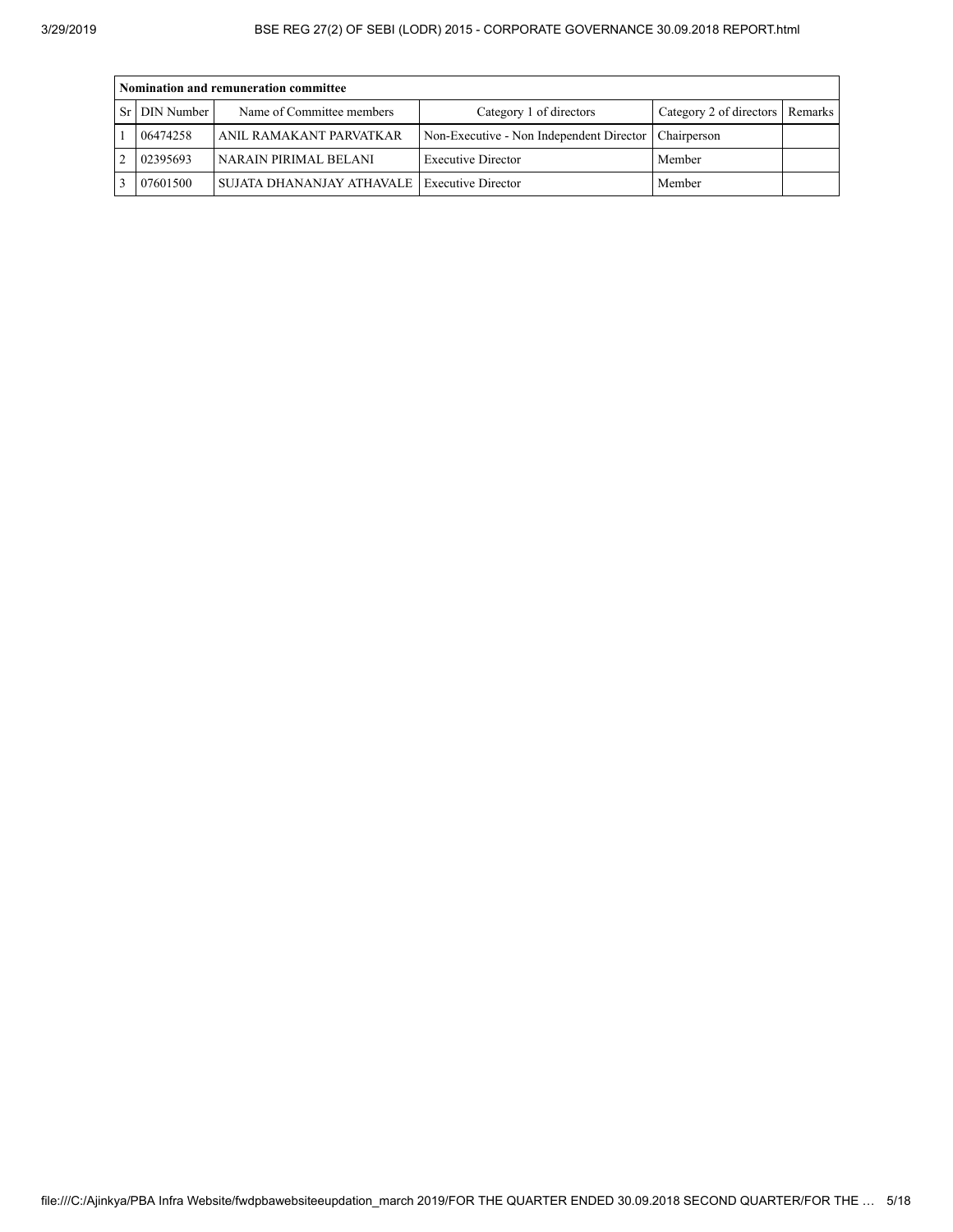| <b>Stakeholders Relationship Committee</b> |                           |                                      |                                 |  |  |  |  |  |  |
|--------------------------------------------|---------------------------|--------------------------------------|---------------------------------|--|--|--|--|--|--|
| Sr   DIN Number                            | Name of Committee members | Category 1 of directors              | Category 2 of directors Remarks |  |  |  |  |  |  |
| 06474258                                   | ANIL RAMAKANT PARVATKAR   | Non-Executive - Independent Director | Chairperson                     |  |  |  |  |  |  |
| 02395693<br>RAMLAL ROSHANLAL WADHAWAN      |                           | <b>Executive Director</b>            | Member                          |  |  |  |  |  |  |
| 07601500                                   | SUJATA DHANANJAY ATHAVALE | <b>Executive Director</b>            | Member                          |  |  |  |  |  |  |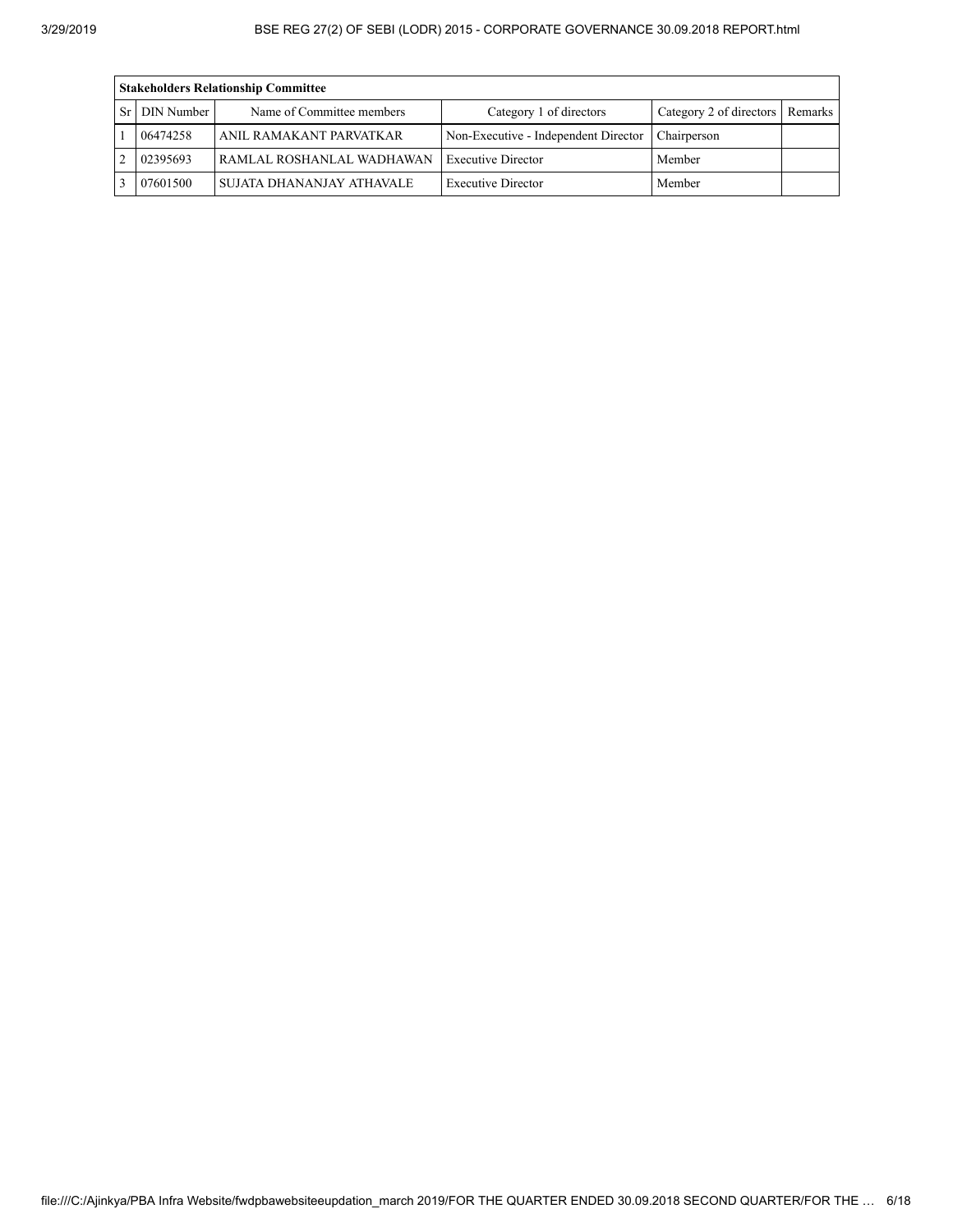|           | <b>Risk Management Committee</b> |                           |                         |                         |         |  |  |  |  |
|-----------|----------------------------------|---------------------------|-------------------------|-------------------------|---------|--|--|--|--|
| <b>Sr</b> | DIN Number                       | Name of Committee members | Category 1 of directors | Category 2 of directors | Remarks |  |  |  |  |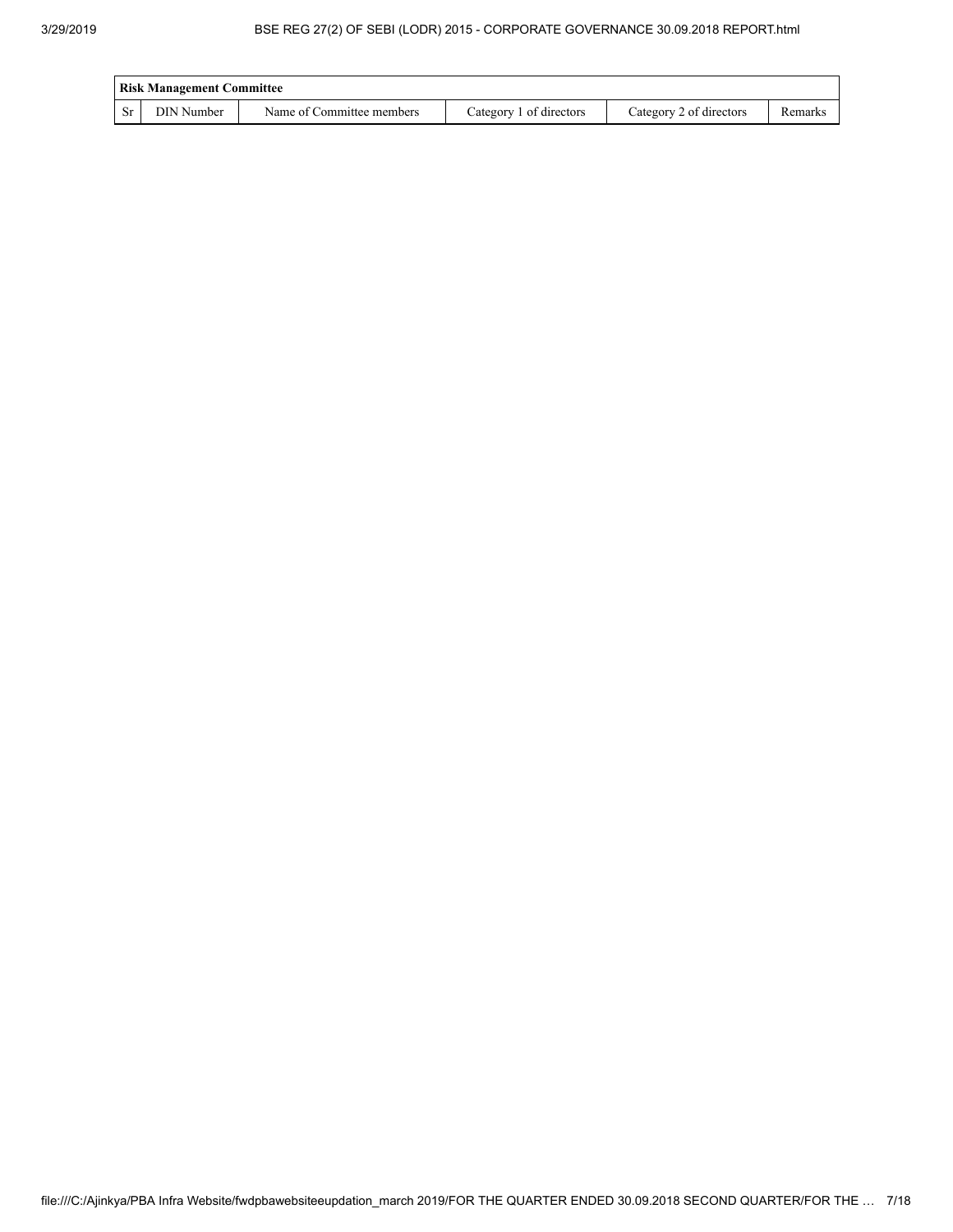|           | <b>Corporate Social Responsibility Committee</b> |                           |                         |                         |         |  |  |  |  |
|-----------|--------------------------------------------------|---------------------------|-------------------------|-------------------------|---------|--|--|--|--|
| <b>Sr</b> | <b>DIN Number</b>                                | Name of Committee members | Category 1 of directors | Category 2 of directors | Remarks |  |  |  |  |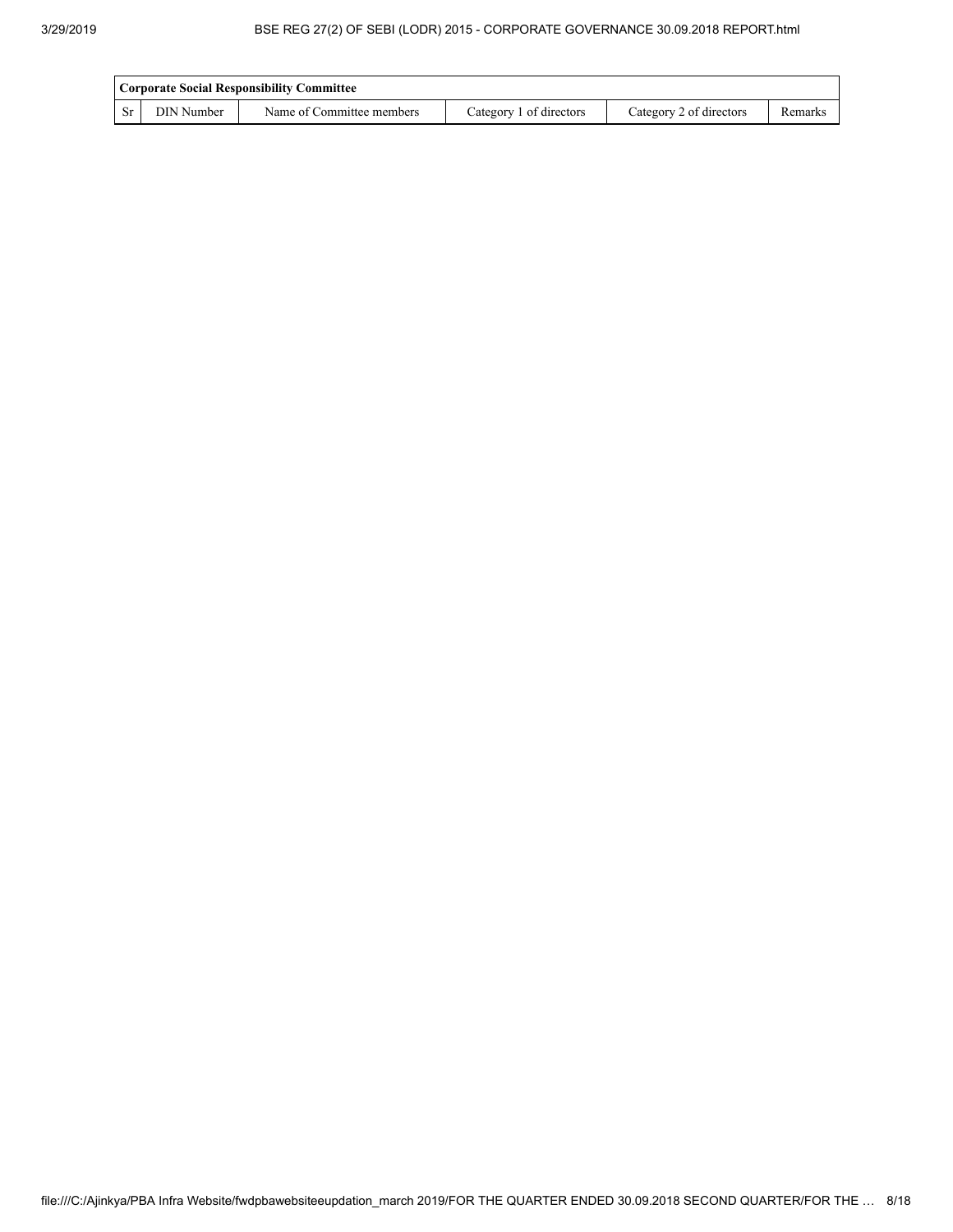| <b>Other Committee</b> |                                                                                                                                     |  |  |
|------------------------|-------------------------------------------------------------------------------------------------------------------------------------|--|--|
|                        | Sr   DIN Number   Name of Committee members   Name of other committee   Category 1 of directors   Category 2 of directors   Remarks |  |  |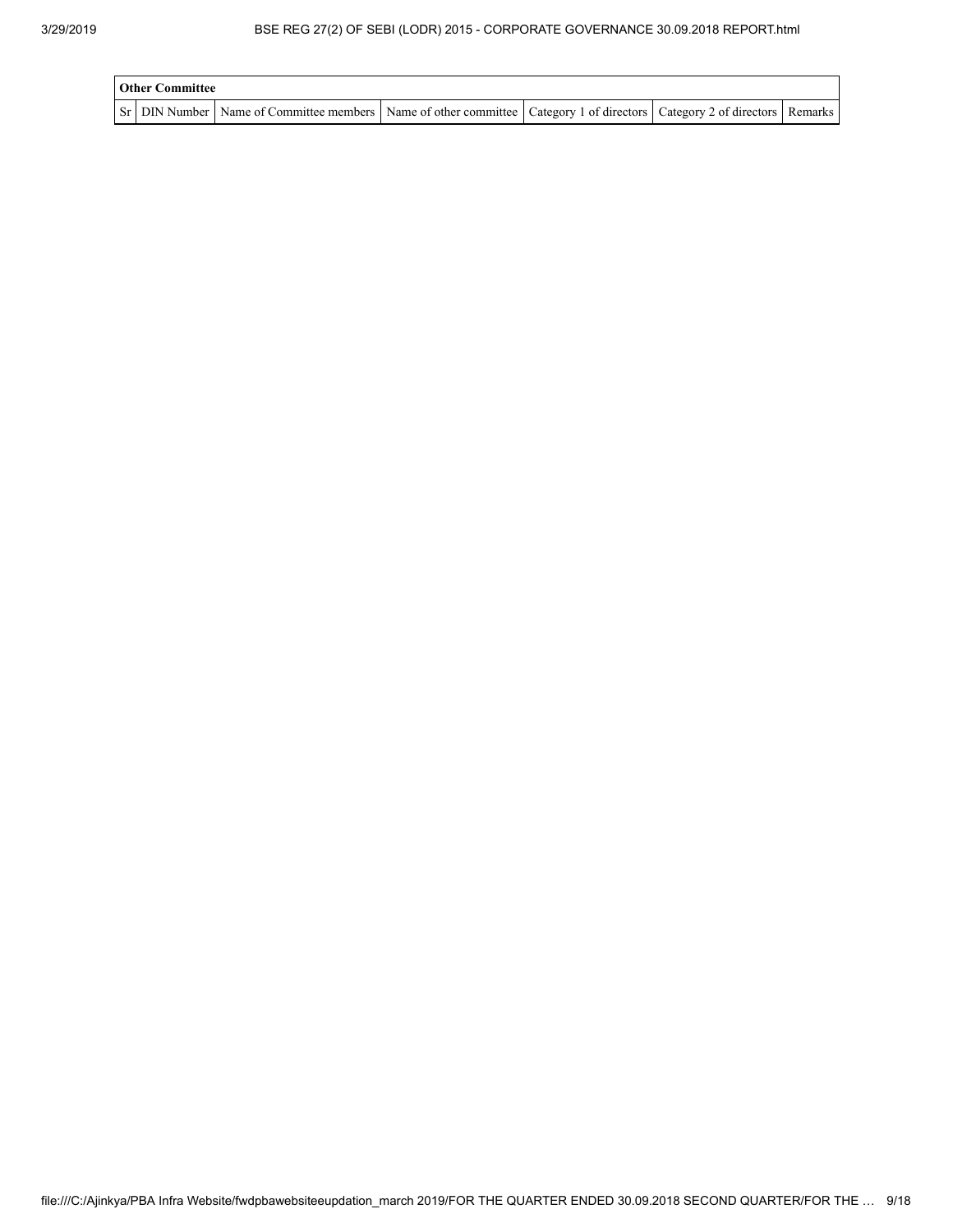|                 | <b>Annexure 1</b>                                                |                                                       |                                                                |  |  |  |  |  |  |
|-----------------|------------------------------------------------------------------|-------------------------------------------------------|----------------------------------------------------------------|--|--|--|--|--|--|
|                 | <b>Annexure 1</b>                                                |                                                       |                                                                |  |  |  |  |  |  |
|                 | <b>III. Meeting of Board of Directors</b>                        |                                                       |                                                                |  |  |  |  |  |  |
|                 | Disclosure of notes on meeting of board of directors explanatory |                                                       |                                                                |  |  |  |  |  |  |
| <b>Sr</b>       | Date(s) of meeting (if any) in the<br>previous quarter           | Date(s) of meeting (if any) in the<br>current quarter | Maximum gap between any two consecutive (in<br>number of days) |  |  |  |  |  |  |
| $\mathbf{1}$    | 30-04-2018                                                       |                                                       |                                                                |  |  |  |  |  |  |
| 2               | 10-05-2018                                                       |                                                       | 9                                                              |  |  |  |  |  |  |
| $\overline{3}$  | 30-05-2018                                                       |                                                       | 19                                                             |  |  |  |  |  |  |
| $\overline{4}$  |                                                                  | 14-08-2018                                            | 75                                                             |  |  |  |  |  |  |
| $5\overline{5}$ |                                                                  | 28-09-2018                                            | 44                                                             |  |  |  |  |  |  |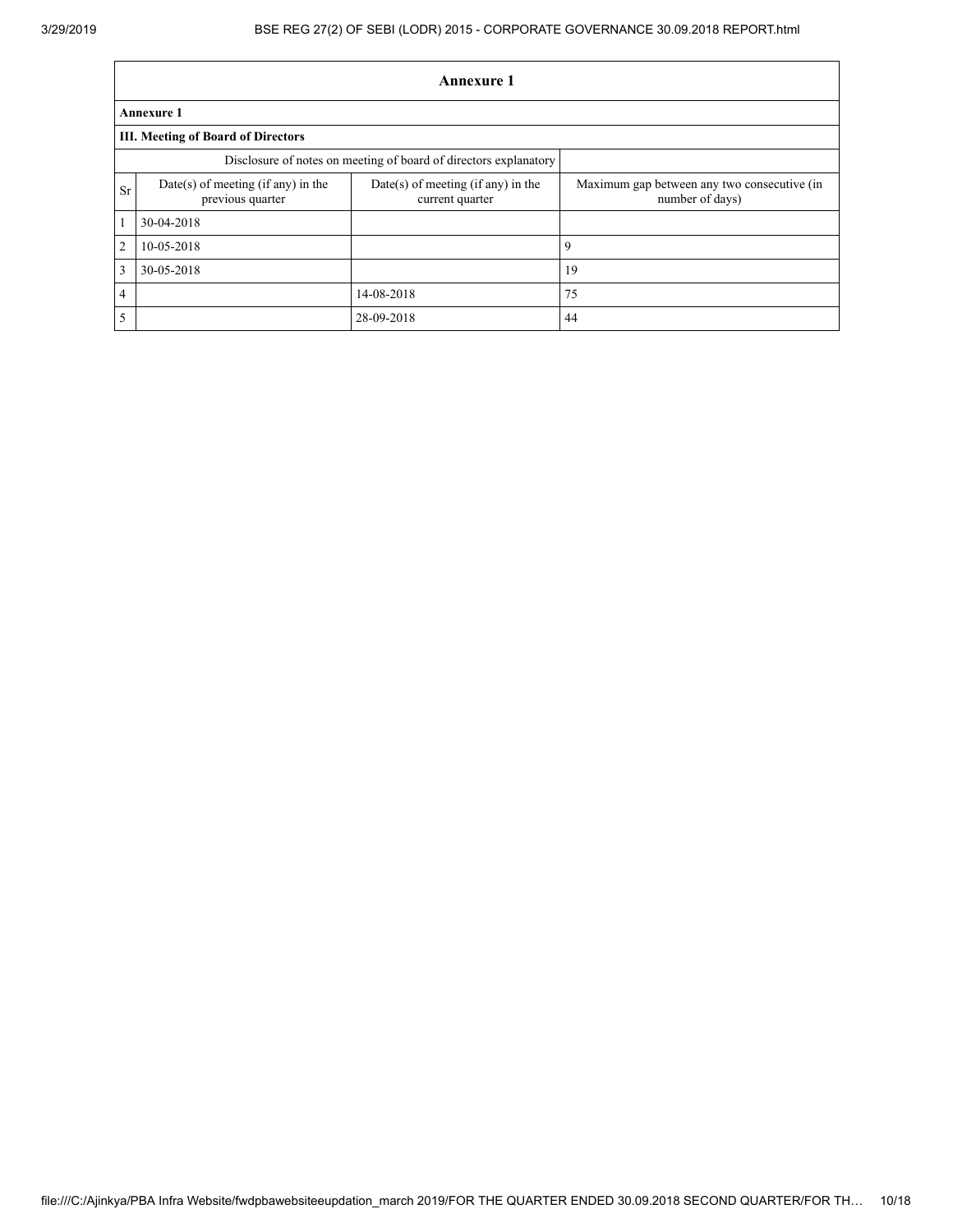|                | <b>Annexure 1</b>                                |                                                                     |                                                     |                                 |                                                                     |                                                                               |                               |  |  |  |
|----------------|--------------------------------------------------|---------------------------------------------------------------------|-----------------------------------------------------|---------------------------------|---------------------------------------------------------------------|-------------------------------------------------------------------------------|-------------------------------|--|--|--|
|                | <b>IV. Meeting of Committees</b>                 |                                                                     |                                                     |                                 |                                                                     |                                                                               |                               |  |  |  |
|                |                                                  |                                                                     |                                                     |                                 |                                                                     | Disclosure of notes on meeting of committees explanatory                      |                               |  |  |  |
| <b>Sr</b>      | Name of<br>Committee                             | $Date(s)$ of meeting of<br>the committee in the<br>relevant quarter | Whether<br>requirement of<br>Ouorum met<br>(Yes/No) | Requirement<br>of Ouorum<br>met | $Date(s)$ of meeting<br>of the committee in<br>the previous quarter | Maximum gap between<br>any two consecutive<br>meetings (in number of<br>days) | Name of<br>other<br>committee |  |  |  |
|                | Audit<br>Committee                               | 13-08-2018                                                          | N <sub>0</sub>                                      |                                 | 29-05-2018                                                          | 75                                                                            |                               |  |  |  |
| $\overline{2}$ | <b>Stakeholders</b><br>Relationship<br>Committee | 13-08-2018                                                          | N <sub>0</sub>                                      |                                 | 29-05-2018                                                          | 75                                                                            |                               |  |  |  |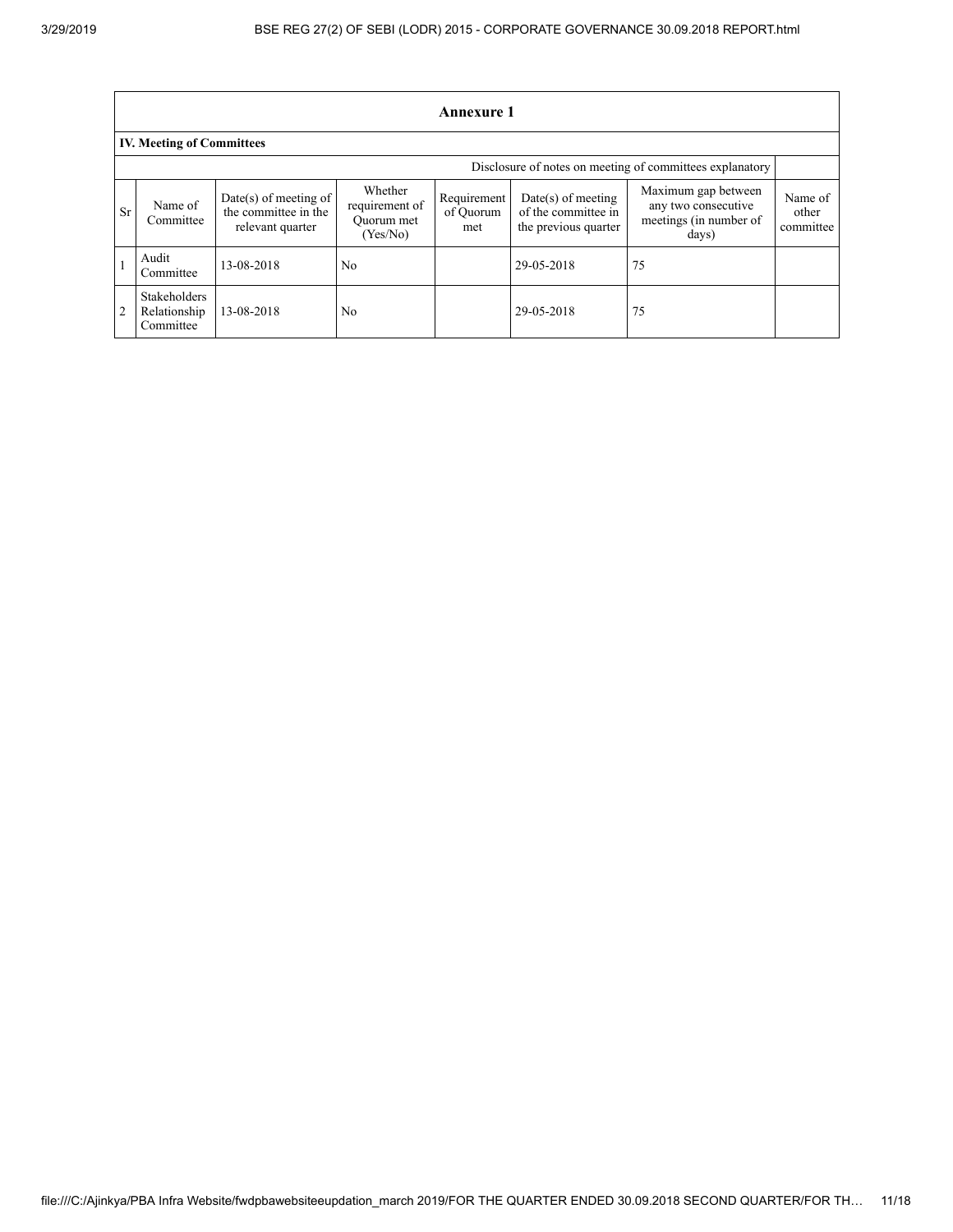|                | Annexure 1                                                                                                |                                  |                                                                    |  |  |  |  |
|----------------|-----------------------------------------------------------------------------------------------------------|----------------------------------|--------------------------------------------------------------------|--|--|--|--|
|                | <b>V. Related Party Transactions</b>                                                                      |                                  |                                                                    |  |  |  |  |
|                | Subject                                                                                                   | Compliance status<br>(Yes/No/NA) | If status is "No" details of non-<br>compliance may be given here. |  |  |  |  |
|                | Whether prior approval of audit committee obtained                                                        | Yes                              |                                                                    |  |  |  |  |
| $\overline{2}$ | Whether shareholder approval obtained for material RPT                                                    | Yes                              |                                                                    |  |  |  |  |
|                | Whether details of RPT entered into pursuant to omnibus approval<br>have been reviewed by Audit Committee | Yes                              |                                                                    |  |  |  |  |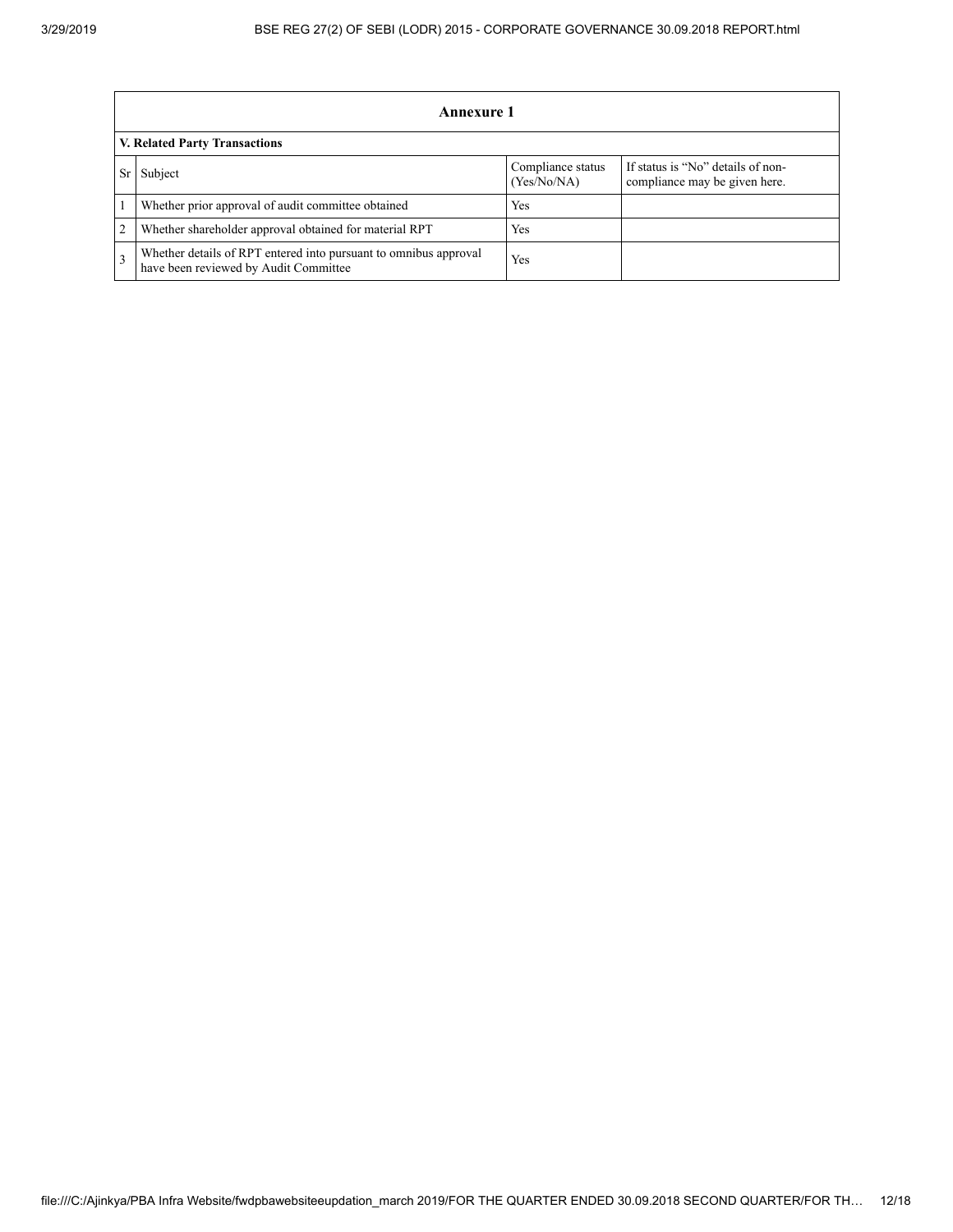|                          | <b>Annexure 1</b>                                                                                                                                                                                               |                               |  |  |  |
|--------------------------|-----------------------------------------------------------------------------------------------------------------------------------------------------------------------------------------------------------------|-------------------------------|--|--|--|
|                          | <b>VI.</b> Affirmations                                                                                                                                                                                         |                               |  |  |  |
| Sr                       | Subject                                                                                                                                                                                                         | Compliance<br>status (Yes/No) |  |  |  |
| $\mathbf{1}$             | The composition of Board of Directors is in terms of SEBI (Listing obligations and disclosure requirements)<br>Regulations, 2015                                                                                | No                            |  |  |  |
| $\overline{2}$           | The composition of the following committees is in terms of SEBI(Listing obligations and disclosure requirements)<br>Regulations, 2015 a. Audit Committee                                                        | No                            |  |  |  |
| $\overline{3}$           | The composition of the following committees is in terms of SEBI(Listing obligations and disclosure requirements)<br>Regulations, 2015. b. Nomination & remuneration committee                                   | No                            |  |  |  |
| $\overline{4}$           | The composition of the following committees is in terms of SEBI(Listing obligations and disclosure requirements)<br>Regulations, 2015. c. Stakeholders relationship committee                                   | No                            |  |  |  |
| $\overline{\phantom{0}}$ | The composition of the following committees is in terms of SEBI(Listing obligations and disclosure requirements)<br>Regulations, 2015. d. Risk management committee (applicable to the top 100 listed entities) | <b>NA</b>                     |  |  |  |
| 6                        | The committee members have been made aware of their powers, role and responsibilities as specified in SEBI<br>(Listing obligations and disclosure requirements) Regulations, 2015.                              | Yes                           |  |  |  |
| $\overline{7}$           | The meetings of the board of directors and the above committees have been conducted in the manner as specified in<br>SEBI (Listing obligations and disclosure requirements) Regulations, 2015.                  | Yes                           |  |  |  |
| 8                        | This report and/or the report submitted in the previous quarter has been placed before Board of Directors.                                                                                                      | Yes                           |  |  |  |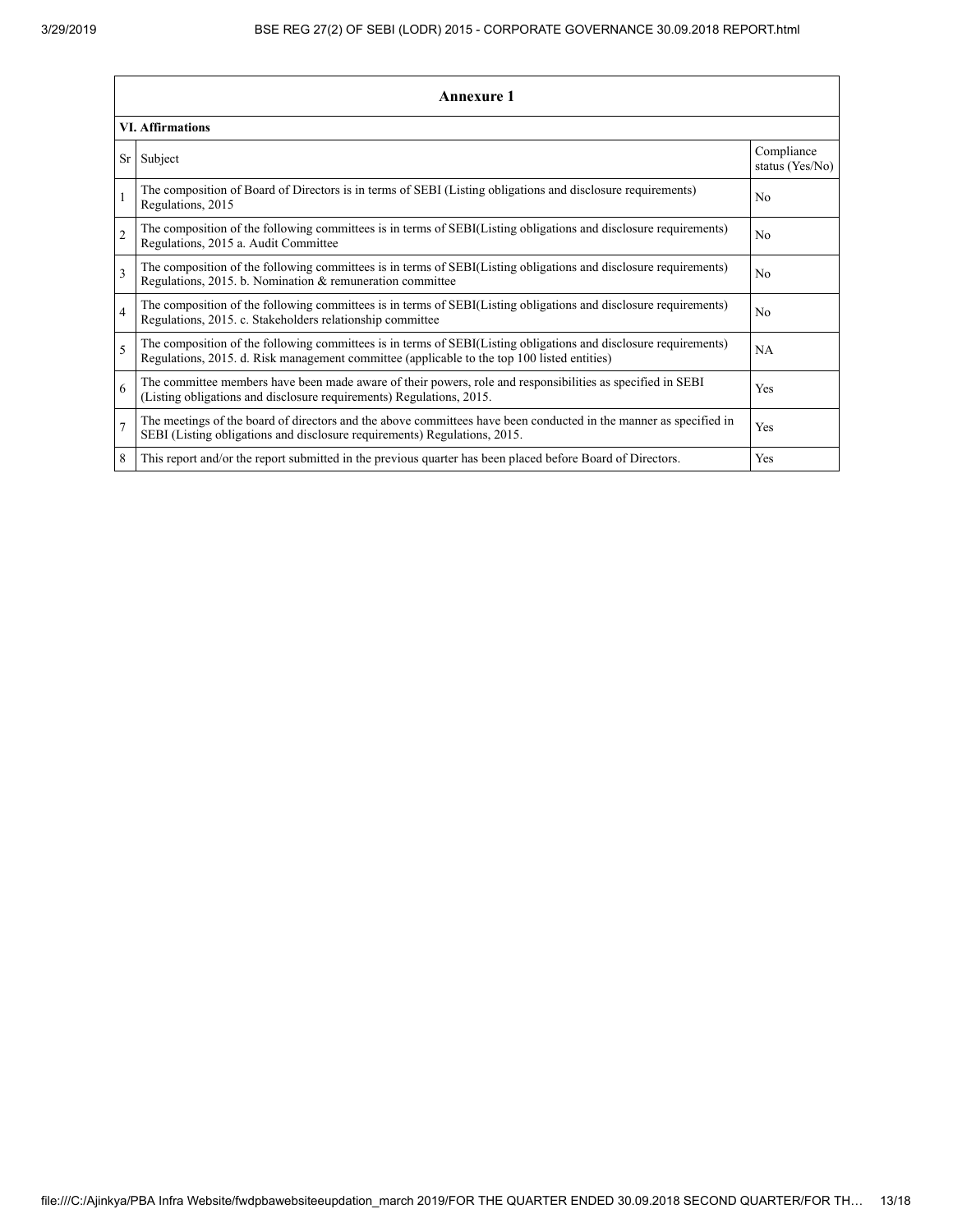## 3/29/2019 BSE REG 27(2) OF SEBI (LODR) 2015 - CORPORATE GOVERNANCE 30.09.2018 REPORT.html

| <b>Annexure 1</b> |                   |                       |  |  |
|-------------------|-------------------|-----------------------|--|--|
| <b>Sr</b>         | Subject           | Compliance status     |  |  |
|                   | Name of signatory | CS JACINTHA CASTELINO |  |  |
|                   | Designation       | Compliance Officer    |  |  |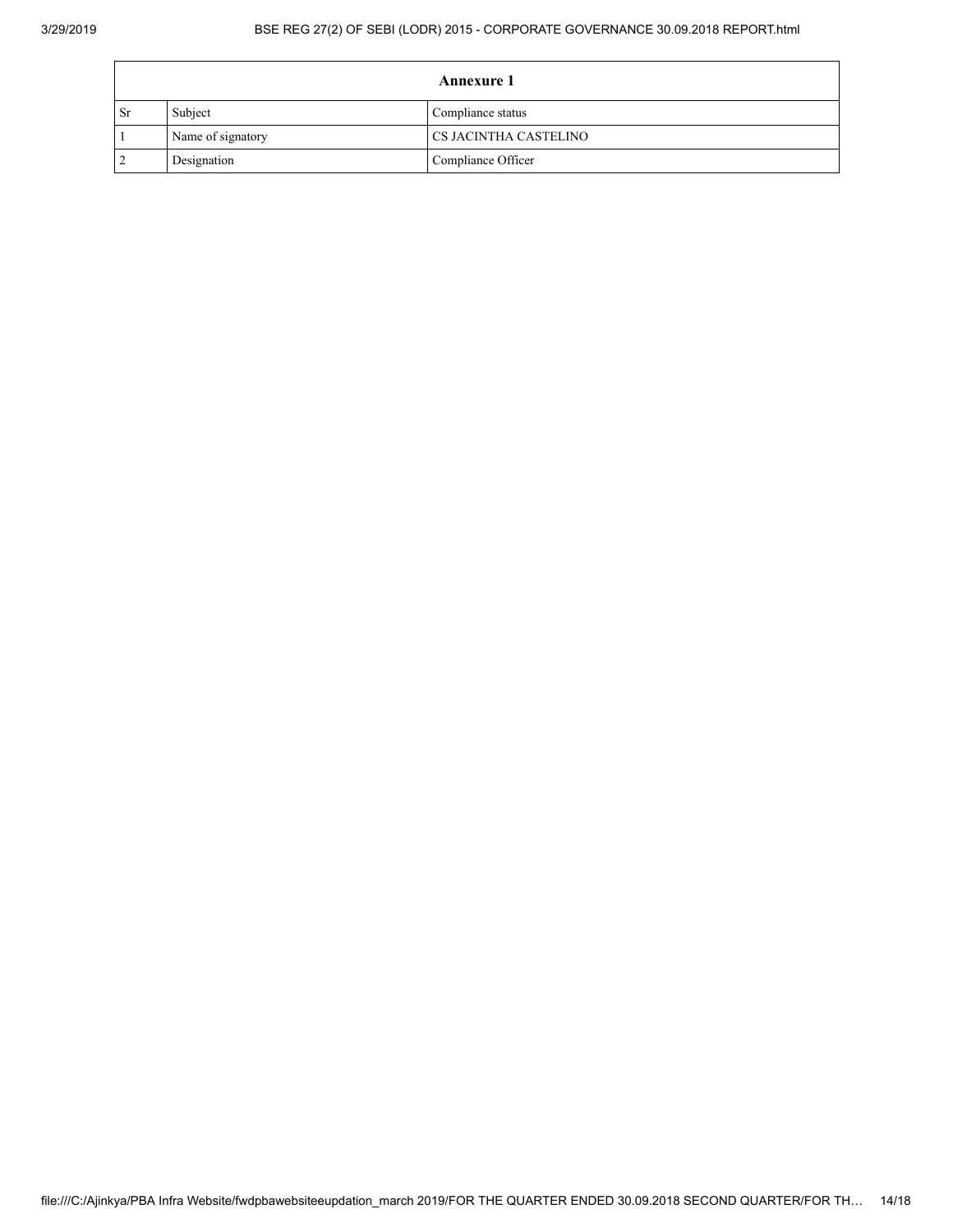$\blacksquare$ 

|                                                                                                                                                             | <b>Annexure III</b>                                                                                                                                                                  |                                              |                                     |                                                                      |  |  |
|-------------------------------------------------------------------------------------------------------------------------------------------------------------|--------------------------------------------------------------------------------------------------------------------------------------------------------------------------------------|----------------------------------------------|-------------------------------------|----------------------------------------------------------------------|--|--|
| Annexure III to be submitted by listed entity at the end of 6 months after end of financial year along-with second quarter report of<br>next financial year |                                                                                                                                                                                      |                                              |                                     |                                                                      |  |  |
|                                                                                                                                                             | <b>I.</b> Affirmations                                                                                                                                                               |                                              |                                     |                                                                      |  |  |
| <b>Sr</b>                                                                                                                                                   | Broad heading                                                                                                                                                                        | Regulation<br>Number                         | Compliance<br>status<br>(Yes/No/NA) | If status is "No" details of<br>non-compliance may be<br>given here. |  |  |
|                                                                                                                                                             | Copy of the annual report including balance sheet, profit and loss account,<br>directors report, corporate governance report, business responsibility<br>report displayed on website | 46(2)                                        | Yes                                 |                                                                      |  |  |
| $\overline{2}$                                                                                                                                              | Presence of Chairperson of Audit Committee at the Annual General<br>Meeting                                                                                                          | 18(1)(d)                                     | Yes                                 |                                                                      |  |  |
| $\mathbf{3}$                                                                                                                                                | Presence of Chairperson of the nomination and remuneration committee at<br>the annual general meeting                                                                                | 19(3)                                        | <b>Yes</b>                          |                                                                      |  |  |
| $\overline{4}$                                                                                                                                              | Whether "Corporate Governance Report" disclosed in Annual Report                                                                                                                     | $34(3)$ read with<br>para C of<br>Schedule V | Yes                                 |                                                                      |  |  |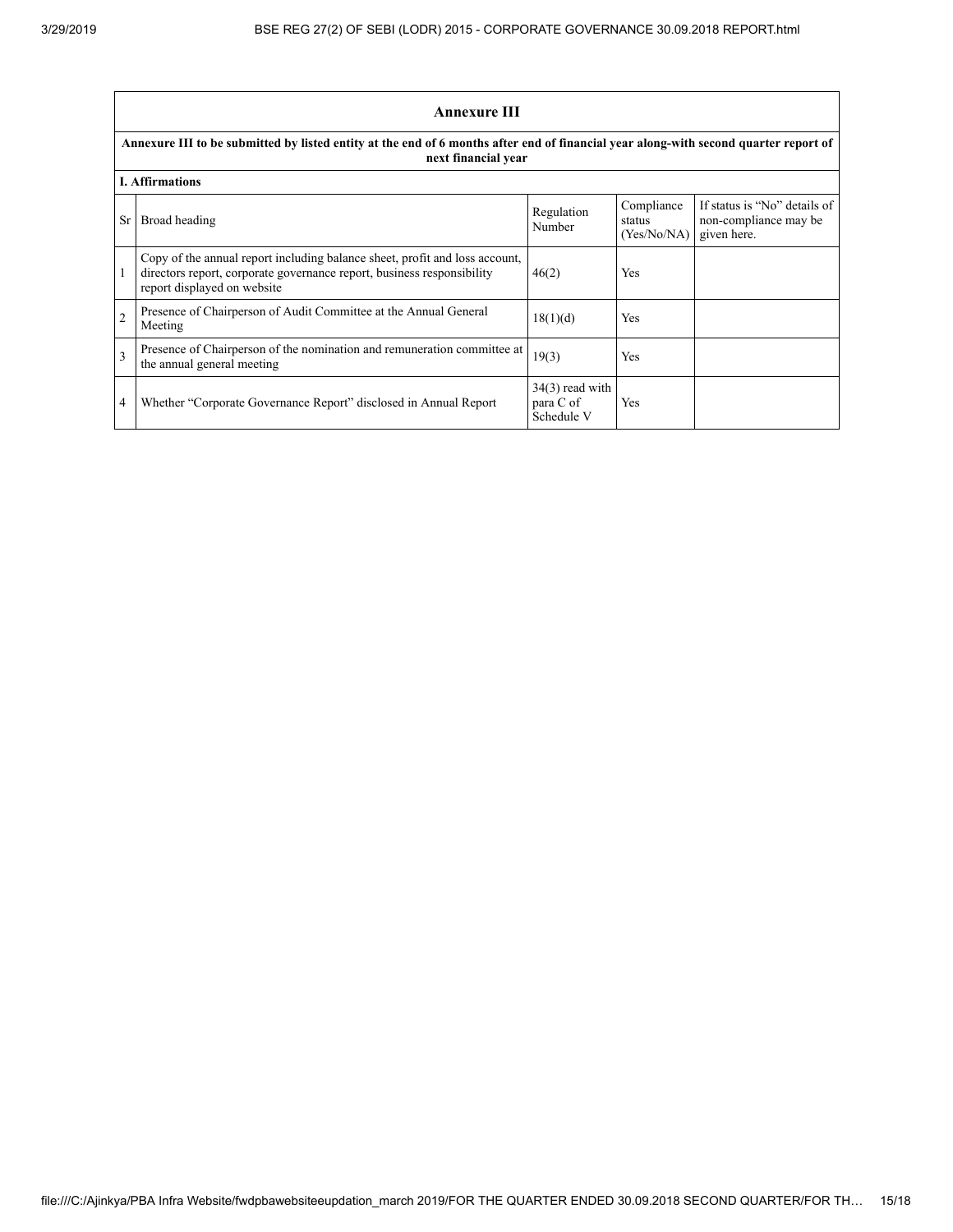| <b>Annexure III</b> |                   |                       |  |
|---------------------|-------------------|-----------------------|--|
|                     | Name of signatory | CS JACINTHA CASTELINO |  |
|                     | Designation       | Compliance Officer    |  |